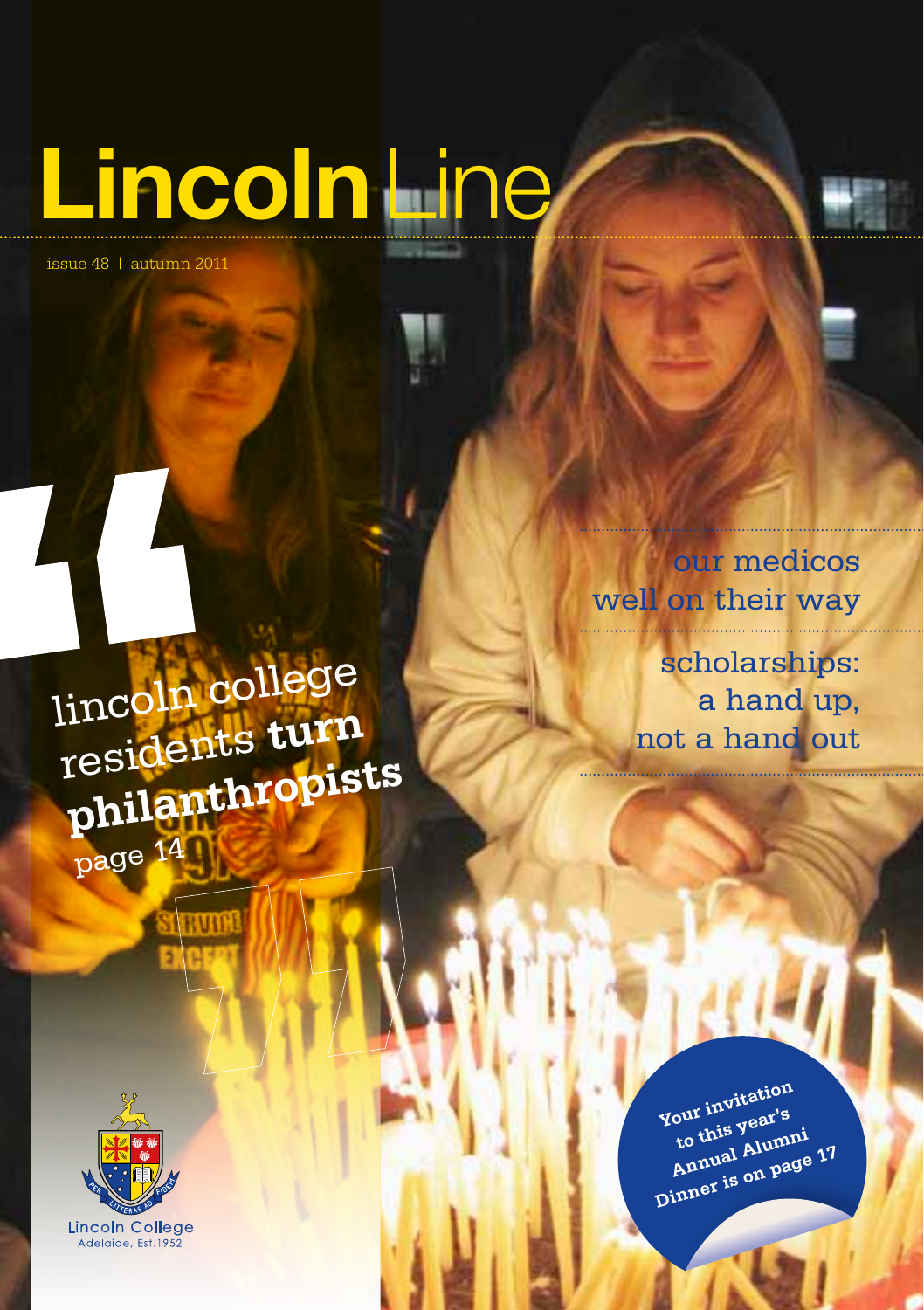### contents

### events

#### from the principal ............................................. 3 scholarships ...................................................... 4 academics & honours ...................................... 6 buildings & grounds ........................................ 7 governance & management ............................ 8 MBBS studies ................................................. 10 marathon of learning ...................................... 12 lincoln residents turn philanthropists ........... 14

#### **Lincoln Line**

Lincoln Line is the official magazine of Lincoln College. It provides news and information about the College to Alumni, Students, Parents and the broader Lincoln community. Lincoln Line is published bi-annually in Autumn and Spring with a circulation of 2500. It can also be found online at www.lincoln.edu.au

#### Editor: Ramona Dalton

Contributors: Liz Allen, Ian Bell, Jordan Bell, Carly Cannon, Bec Pannell, Harry Hansen-Knarhoi, Tim Hodgson, Stephanie Hester, Graham Jackson, Rexson Tse, Suzanne Scott, Tony Wallace

#### Mailing Address

Lincoln Line Lincoln College 45 Brougham Place North Adelaide SA 5006 Australia

#### General Enquiries

- T +618 8290 6000
- F +618 8267 2942
- E admin@lincoln.edu.au
- W www.lincoln.edu.au

#### Conference and business enquiries conferences@lincoln.edu.au

Donations, alumni relations, promotional material, online community, Lincoln Line Ramona Dalton, Development Director ramona.dalton@lincoln.edu.au

Material may be reproduced without permission but acknowledgement must be given to Lincoln Line.



*Lincoln College is affiliated with the Uniting Church South Australia.*

**15 May 2011:** Old Colls Footie | Park 10 | 11.00am TBC

**19 May 2011:** Economics / Commerce Industry Dinner | Guest speaker: TBA | 6.30pm Drinks, Council Room | 7.00pm Dinner, Hambly Hall, Lincoln College | student \$5 / alumni \$10 | RSVP with payment by Thursday 12 May to admin@lincoln.edu.au or 8290 6000

**Sunday 22 May to Friday 27 May:** 9.00m - 4.30 pm | SA History Festival at Lincoln

**28 May 2011:** Annual Alumni Dinner & AGM | see full event details on page 17 of this newsletter

**21 August 2011:** Lincoln Open Day | 9.00am - 4.30pm | Lincoln opens its doors to prospective residents and their parents. | Coincides with the universities Open Days. A Lincoln shuttle will be running between various city locations and the College on the day. Check the website closer to the date.

**8 September 2011:** Old Cols Pub Night

**14 September 2011:** 50s & 60s Luncheon

**22 October 2011:** Life Members Lunch (by invitation)

**28 October 2011:** VD

**29 November 2011:** Suppliers Breakfast

#### **4 December 2011:** LCAA end of year Brunch

This year feels good! The swimming trophy is back where it belongs (here!), the new residents have settled in, including four delightful students from Canterbury University, and the garden is looking loved.

from the principal

On sunny days, you will find students lolling about on the new garden benches patting the unofficial college cat (Sabrina), playing basketball or "touch footy" on the KMB lawns. The Academic program is well attended and heads are already down in books. It was amazing to see 120 freshers engaged in debate during our inaugural Critical Thinking seminar. Pub nights are well attended, as are most social events. O Week was fantastic and set the tone for the following weeks. Choir is back in full voice, having had its first performance on Japanese Remembrance Night and a new charity group – Knitting Blanket Squares for Charity (or 'Crafternoon' as we call it) - have already half filled a box. Our Birthing Kit Assembly Day has seen 600 kits sent to Afghanistan and our energetic College Club managed to raise \$2000 for our sister college in Brisbane – International House – for their flood damaged facilities.

SAAUCC sport is looking up – we are currently second on the Douglas Irving High Table Cup

I would like to congratulate Club President Tom Caldow and his team for a brilliant beginning to the year. Tom brings a lot of energy and drive to his role and is determined to leave things in a great shape for the following year. He has a very able committee who have already proven themselves good organisers – it is fantastic to see the Lincoln Lounge & Shop open regularly and to see events happen so quickly.

This year's academic demographic has seen an increase across Health Sciences, a lot more



Flinders University students, and a distinct increase in the musically gifted. We have made use of the latter by reintroducing musical performances at Formal Dinners.

The A Team (Academic Tutors) and the Residential Tutors are also working hard to make College a safe, studious and fun environment. I am looking forward to the rest of the year and meeting all of our alumni as you come back to visit across the events. We have a pretty terrific community (past and present) and I hope that we remember to celebrate it often as we prepare for our 60th anniversary in 2012.



**Bec Pannell** Principal and CEO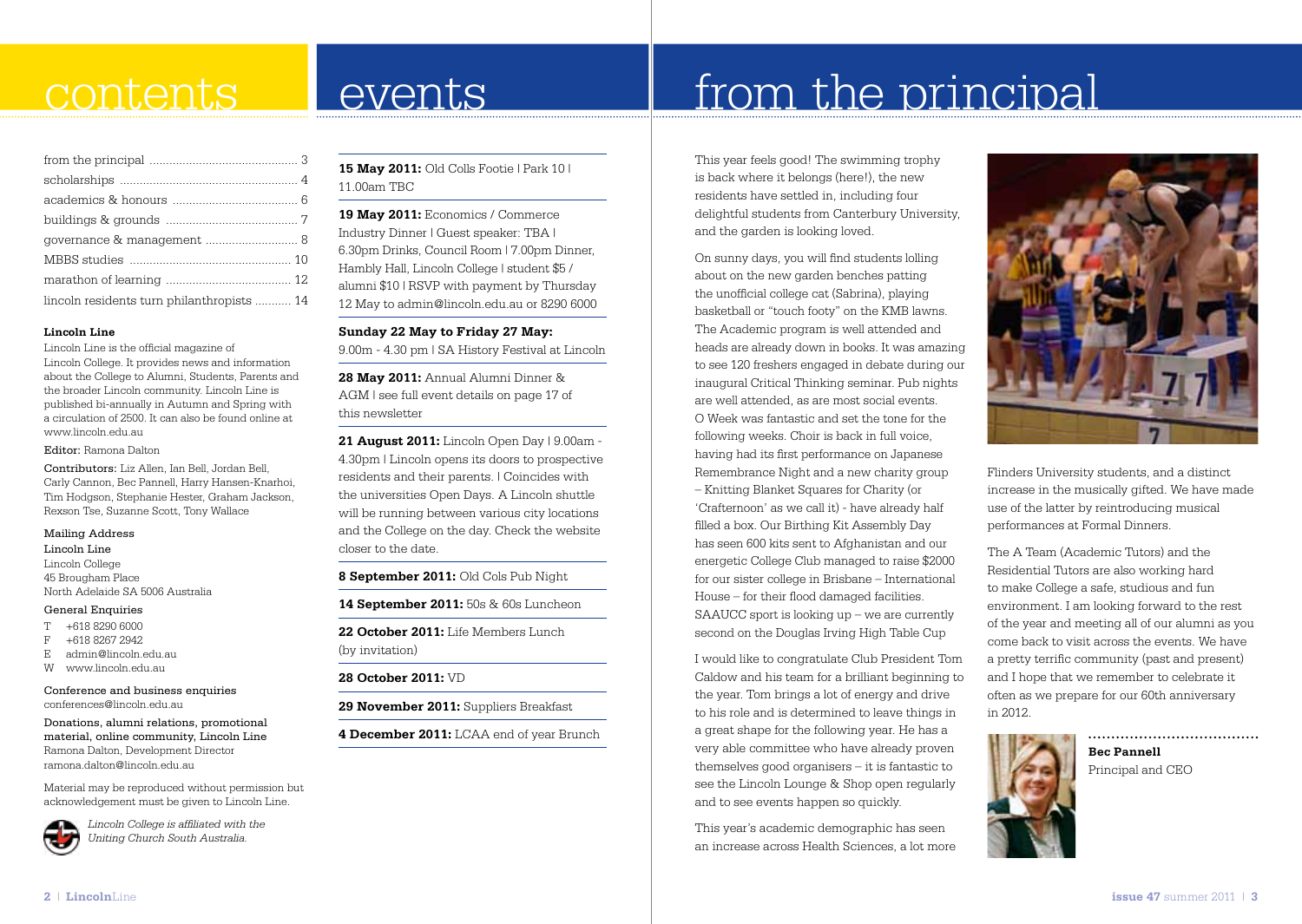#### **Current Resident Statistics**



### scholarships

#### **A hand up not a hand out - Crafting tomorrow's leaders today**

In 2011 a total of over 60 residents (approximately 28% of our population) will have accessed financial assistance through paid leadership positions, scholarships, prizes or bursaries. The College employs 13 residents as Residential Tutors, we employ over 10 residents as Academic Tutors and the same number as Sessional Academic Tutors. The College has awarded \$41 000 worth of bursaries to a total of 18 residents and will present a total of 12 scholarships worth over \$52 960.

We will have trained over 50 residents (25% of the College) in aspects of teambuilding, community leadership or critical incident management (Mental Health First Aid; Fire Safety; Senior First Aid; Responsible Service of Alcohol). More than half the College will have worked on events to: raise money for charity (there are 50 members of the Charities Committee alone this year), bring people together (Social Committee, Wine Club, Choir) or help out their fellow residents (Academic Mentors, SWOTs).

These opportunities for financial assistance and personal and professional development are what make College life so special. Many of you have helped to make these things possible through the donation of your time at Industry Dinners and through your annual giving. We are particularly fortunate here at Lincoln to have people who donate at consistently generous levels to our Scholarships and Bursaries. I would like to mention in particular the Smiths – Andrew and Jane; Andrew Duguid for his regular support of bursaries; Neal Cumpston for his extremely beneficial pledge to the Scholarship and Building funds; the Abraham family and CK Cheong for their donations to the Colombo Scholarship; and Richard and Shalini Stafford for their pledge to the Building Fund. Thank You.

Each year our Scholarship and Bursary Fund grows through the generosity of people just like you.

In May we will be presenting 10 residents with 2 new scholarships: the Ben Henderson SA Country Student ENTRY Scholarship, and the Sodexo Principal's Scholarship, made possible

through the generosity and commitment of our outstanding catering providers Sodexo Australia Pty Ltd.

The Council and the Scholarships Committee would like to congratulate the following students:

- • Kon Glykos *(Laws, Renmark)*  Full Ben Henderson Country Student ENTRY Scholarship - \$7000
- • Frances McInerney *(Nursing, Mt Gambier)* Full Ben Henderson Country Student ENTRY Scholarship - \$7000
- • Laura Staude *(Arts, Bordertown)* Half Ben Henderson Country Student ENTRY Scholarship - \$3000
- • Ciaran Sparks *(Engineering, Mt Gambier)* Half Ben Henderson Country Student ENTRY Scholarship - \$3000
- • Scott Carlson *(Pharmacy)*  Sodexo Principal's Scholarship (returning resident, \$1000)
- • Tim Hodgson *(Media and Filmmaking, Loxton)* Sodexo Principal's Scholarship (Fresher \$500)
- • Erin Launer *(Education, Mt Gambier)* Sodexo Principal's Scholarship (Fresher \$500)
- • Ashlee Weidenbach *(Development Studies, Murchison Vic)* Sodexo Principal's Scholarship (Fresher \$500)
- • Tom Caldow *(Accounting, Endenhope Vic)* Sodexo Principal's Scholarship (\$500)
- • Heidi Weindenbach *(Medical Imaging, Murchison Vic)* Sodexo Principal's Scholarship (\$500)

Visit our website to see a full list of scholarship recipients for 2011, presented at our scholarships dinner on 2 May.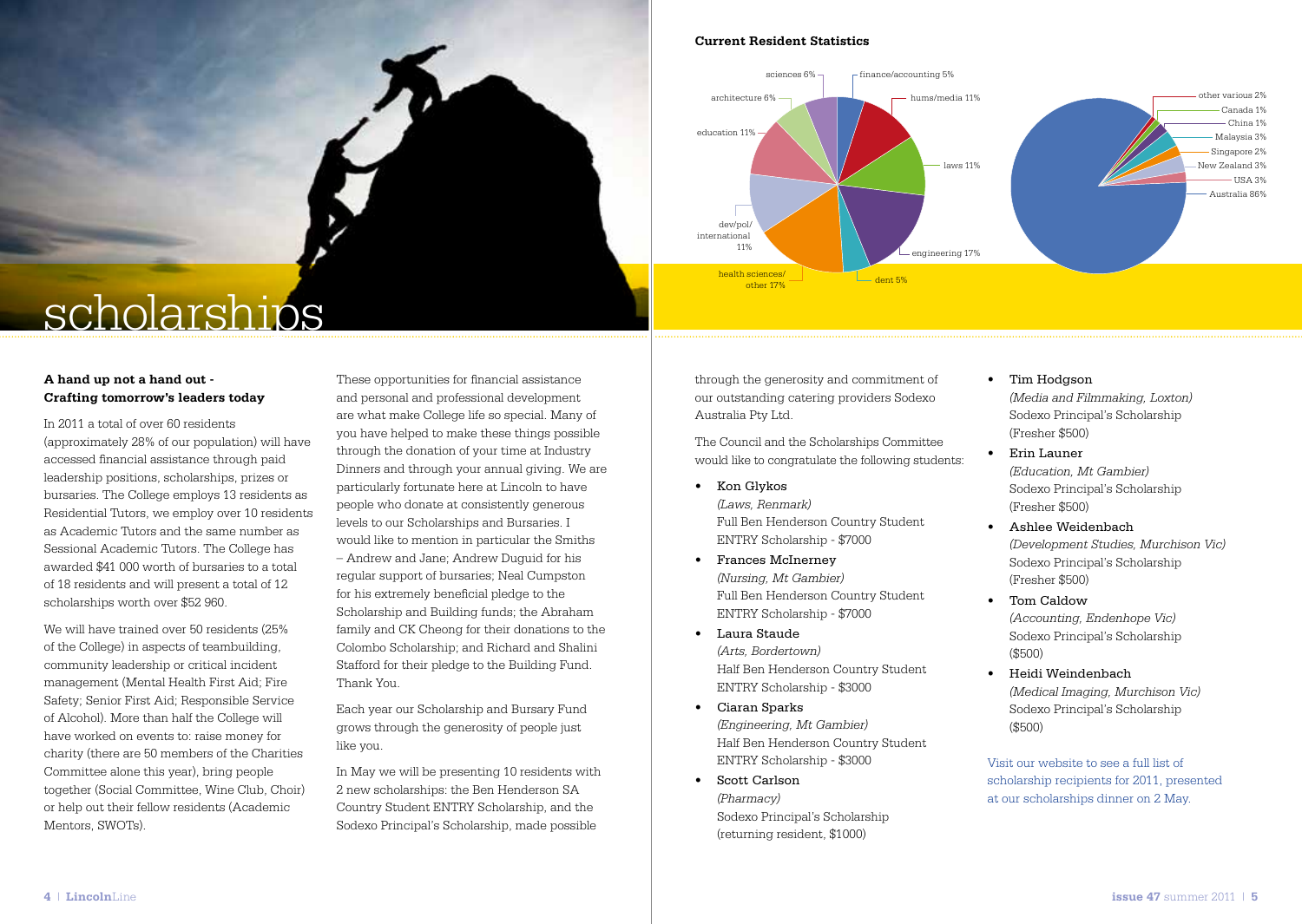



#### **New Assistant Dean Dr Stephanie Hester**

Stephanie joined our team late 2010 and has already proven to be a valuable addition. She has been charged with the deepening and strengthening of our Academic Programme at Lincoln. We are very happy to have the cricket-crazy Dr Hester on board and are looking forward to the changes and ideas that she will bring. Stephanie has a PhD in creative writing and also works in the Humanities at the University of Adelaide.

#### **Academic Honours**

I would like to take this opportunity to congratulate our Lincoln College 2010 High Academic Achievers: Anna Cooper (overall female Dux 2010 and University of Adelaide Dux); Josiah Saunders (overall male Dux 2010 and University of Adelaide Dux); Samantha Dakis, semi-dux overall; Bill; Hancock, Semidux overall; Tim Hodgson (Flinders University Dux); Jessica Alderslade (female University of South Australia Dux); Scott Carlson (male University of South Australia Dux).

Congratulations to University of Adelaide Law student Sarah Ahern on the receipt of a prestigious law prize. Sarah has also been made a member of the Golden Key Society. This year she is also one of our Residential Tutors. Sarah has been a consistently outstanding debater in SAAUCC debating.

#### **Graham Fricker AM**

The College sincerely congratulates Graham Fricker on his award in the Australia Day Honours. Graham is one of our "living treasures" and has been of enormous help to the College in the area of buildings and grounds across the decades. Graham was a member of the Lincoln College Council in the 1980s and resident from 1952-53. It was an honour to support Graham's nomination for this award.

#### **Robert Hannaford**

The Lincoln College Council will award famous portraitist Robert Hannaford a Distinguished Alumni Award at the Alumni Dinner in May. For those of you who wish to catch up with "Alfie" please let Ramona know and we will seat you in close proximity. Two of Robert's portraits hang in the Hambly Dining Hall – his portrait of Rev Dr John Whitehead and his portrait of Rev Dr Geoff Scott. Three of his cartoons hang in the Federation Dining room.

academics & honours II buildings & grounds

The College has been awarded a National Heritage Grant of \$65 000 for the restoration of the Administration (number "45") veranda and roof. The College will provide matching funding to complete the external work that will future-proof the building from possums and the elements. A huge thank you to our senior Alumni who contributed to the urgent appeal 2010 – this commitment from you helped to secure our grant. Should other members of the community wish to contribute to this restoration please contact the Principal via the office on 8290 6000.

The grounds are taking shape from the 2010 Annual Appeal projects. The KMB lawns now have an avenue of ornamental pears to help shade the Administration building, and at the far end a maple tree donated by Jordan and Ian Bell. The courtyard outside the Hambly Dining Hall is now resplendent with a Mediterranean theme of rosemary, olives, citrus, bay trees, herbs and bulbs.

Federation House has taken on a formal aspect in keeping with the Brougham Place frontage – cycads flank the entrance, Mister Lincoln roses are blooming away ably supported by daylilies underneath. The walkway between Federation House and Abraham House has a

new addition – a weeping cherry under-planted with hyacinths. Hundreds of bulbs are finding their way into the ground for spring.

The students are using the multitude of benches for tutorials, informal gatherings and to watch the basketball players! Thank you to all who generously donated a bench.

Over summer we have had to replace the Hambly powerboard, restore the Hambly Dining Hall cool room, and we are gradually replacing all of the air-conditioners atop the Ward St buildings that have given us over 20 years of service. We have also renovated the Administration office – now called College Central. The office is decked out in corporate colours and purpose built furniture now complies with OHS&W standards. The staff were insistent that the design reflect an open, welcoming, warm and professional space – we believe that we have achieved this. New window signage solves the dilemma of where to place signage without ruining the frontage.

The College is also undertaking an electrical audit and an information technology audit – we know we have a few big projects to plan over the coming years.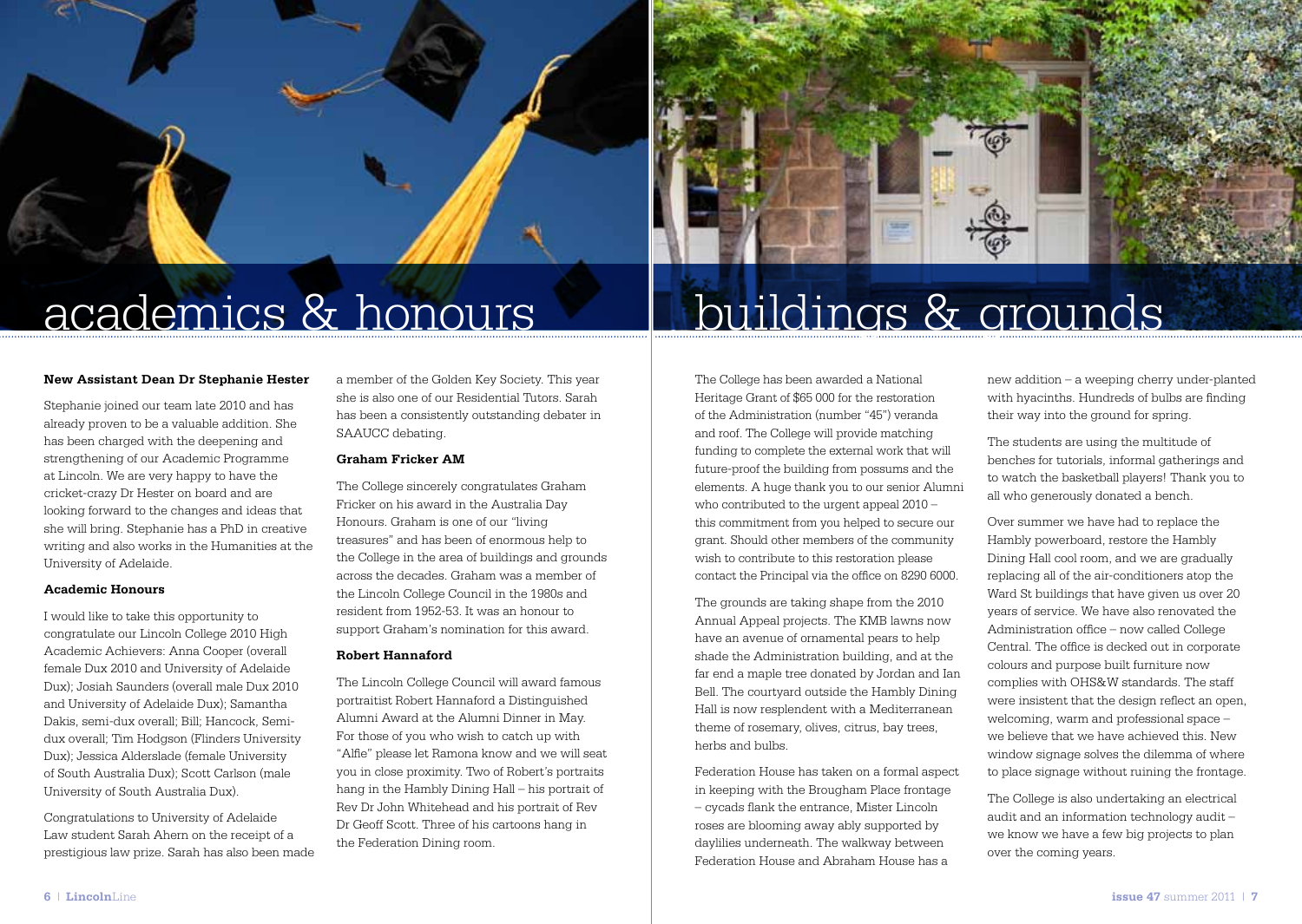

### Governance & **Management**

The College Council has recently undertaken a review of its structure one year on from our new format. Dr Judith Raftery, our Uniting Care liaison officer, has conducted the review of current and immediate-past members of Council. The draft report has been submitted and the results are positive with some suggestions for minor changes and additions.

The College is working with our new auditors Edwards Marshall on the 2010 audit – we are looking forward to their recommendations for changes to systems and procedures.

Over the last year, in accordance with ATO guidelines and under direction from the Audit and Risk Committee we have made quite a number of changes to our financial and accounting processes in order to comply with new Auditing Standards and Accounting Standards. Changes include:

- • Schedule of financial delegations established (August 2010)
- Monthly reporting instead of quarterly
- Cash flow statements and cash forecasting
- Revised P&L and Balance Sheet presentation
- Establishment of purchase orders
- • Establishment of new petty cash rules and conditions
- • Detailed budget set against more detailed GL codes
- • Detailed schedule for the future impact of UC Invest loans (as principle and interest kick in)
- • Establishment of separate accounts for endowments and investments (September 2010)
- • Increase of EFT and decrease of cheques

New policies established in the last 12 months include a Fair Treatment Policy (this replaces the anti-harassment policy and is in line with University changes) and a TOIL and Overtime Policy. We have also completed a financial benchmarking exercise against Colleges around Australia for fees and charges, reintroduced room inspections to ensure the Master Plan renovations last into the future, and reviewed our Conference fees and charges to increase our non-fee revenue stream.

Due to the completion of stage one of the Master Plan we have had time and energy to focus on the above issues. Once the review of Council is complete and the Audit report for 2010 is in, Council will re-focus on a new strategic plan to continue the vision of previous Principal Ken Webb and the Council in the continuous upgrade of College facilities.

More about our financial and other changes can be accessed in the 2010 Annual Report in May.

**Volunteering at Lincoln:** If you are interested in becoming a member of the Lincoln College Council and have relevant skills and experience we would be very interested to hear from you. The Council is hoping to build a bank of potential Councillors as part of our succession planning. In particular we seek those skilled in the areas of marketing, fundraising, finance, facilities management and tertiary education. The Council meets about 10 times per annum on the second Tuesday of the month and at other times for planning days and workshops. Enquiries from those of international origin especially welcomed. Please call the Principal on 08 8290 6000 to register your interest.

After many 80s alumni raved to us about Suzanne Scott's chocolate chip cookies she graciously agreed to share the recipe with everyone! Send in a photo of you baking your 'Mrs.Scott Cookies' and win a Lincoln College Mug!

#### **Mrs. Scott's Chocolate Chip Cookies**

2/3 cup margarine 2/3 cup butter 1 cup white sugar 1 cup brown sugar (packed) 2 eggs 2 teaspoons vanilla 3 cups self raising flour 2 packages (185gms ea) of chocolate chips

Heat oven to 180°C (fan forced). Mix margarine, butter, sugars, eggs and vanilla.

Blend in remaining ingredients. (For a softer, rounded cookie, add 1/2 cup flour extra.)

Drop dough by rounded teaspoonfuls 5cm apart onto ungreased baking tray.

Bake 8 to 10 minutes or until light brown. Cool slightly before removing from baking tray.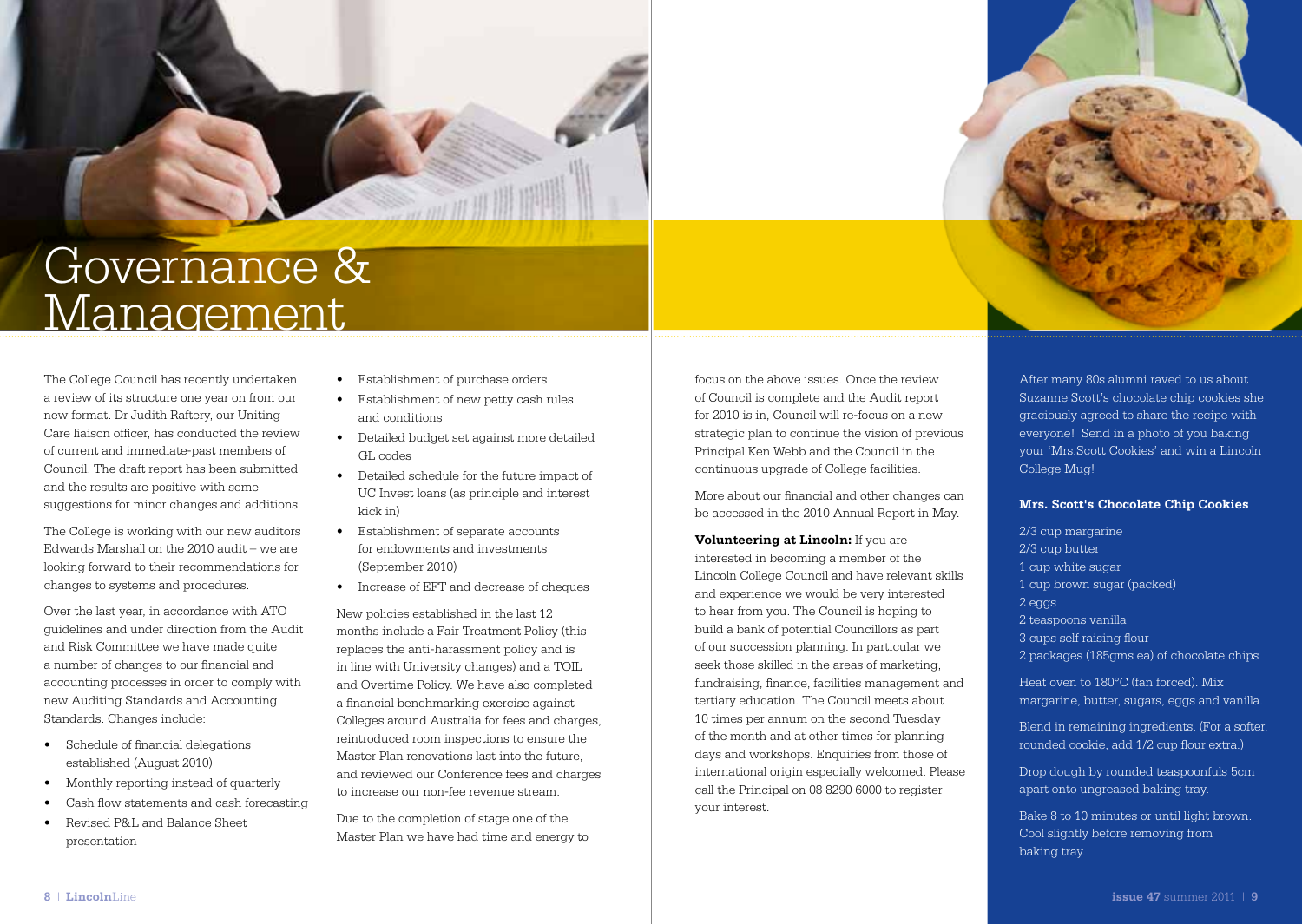

MBBS studies

#### **Our Medicos well on their way**

In December last year I was privileged to attend the Declaration Ceremony for the University of Adelaide Medical Program. A large cohort of Lincoln residents and alumni completed their MBBS studies at the end of 2010, and this ceremony recognised their transition from student to health professional. For six years they had studied: taking exams, practical assessments, tests and quizzes; participating in PBL sessions, tutorials and placements; providing academic and moral support to each other within the College; working to hone their skills and knowledge so they could be in a position to take the oath they were to swear that day. As someone who had lived with many of the students at the ceremony for the past three years, it was a proud moment to see them recite the oath and take the stage to accept their certificates from Professor John Newbury (Head of the Spencer Gulf Rural Health School). I was particularly impressed by the number of Lincolnites at the ceremony who had served Lincoln in various roles throughout their time in College.

A number of Lincoln residents and alumni were further recognised by the Medical school

with individual awards and prizes. Dr Megan Ang, a Lincoln residential tutor, won The Keith Sheridan Prize, for highest overall performance in the Fifth Year Examinations and in the clinical attachments for Fifth Year. Dr Rose Vaughan, a Lincoln alumna, was recognised for her high performance in the Sixth Year rotations with The Australian Chinese Medical Association (ACMA) Prize. The Ruth Heighway Memorial Prize & Medal award, for high achievement in the field of Obstetrics & Gynaecology during Fifth Year, was presented to Lincoln alumna Dr Amanda Poprzeczny. Dr Shyalle Kahawita, a Lincoln alumna, was recognised for her performance in Opthalmology with The Ophthalmology Prize. Lincoln resident Dr Kapilan Varatharajah was awarded The Prize in Paediatric Medicine, and Lincoln residential tutor Dr Matthew Masterson was awarded The Prize in Paediatric Surgery. 

**Dr Jordan Bell** Dean, Lincoln College

#### **Lincoln residents and alumni of the MBBS Class of 2010**

- • Muhammad • Shyalle Kahawita
	- • Yick Ho Lam

• Annie Lee • Matthew Masterson • Amanda Poprzeczny • Ali Shah

...it was a **proud moment** to see them

**recite the oath** and take the stage to

**accept their certificates**...

- • Tharani Anandarajan
- • Megan Ang
- • Kerri Basile

Ahmad

- • Zacharia Bazzi
- Ingrid Bretherton
	- Eleanor Burton • Yasin Shahab
	- Sonia Cherian • Meenal Sharma
		- Rexson Tse

Varatharajah

• Christopher Wong

- • Johanna Doherty • Paul Tsui
- • Chelsea Guymer • Kapilan
- Amy Harding

• Joanna Chua

- Matthew Hauser • Rose Vaughan
- **Ellen Horner**
- Simon Jackson

Featured image: Principal Rebecca Pannell with Lincoln College Tutor Dr Yick Ho Lam & parents Top-right: Lincoln College Academic Co-ordinator Dr Syed Ali Shah receives his certificate from Professor John Newbury

Bottom-right: Principal Bec Pannell, Dr Megan Ang, Dr Amanda Poprzeczny & past Principal Ken Web



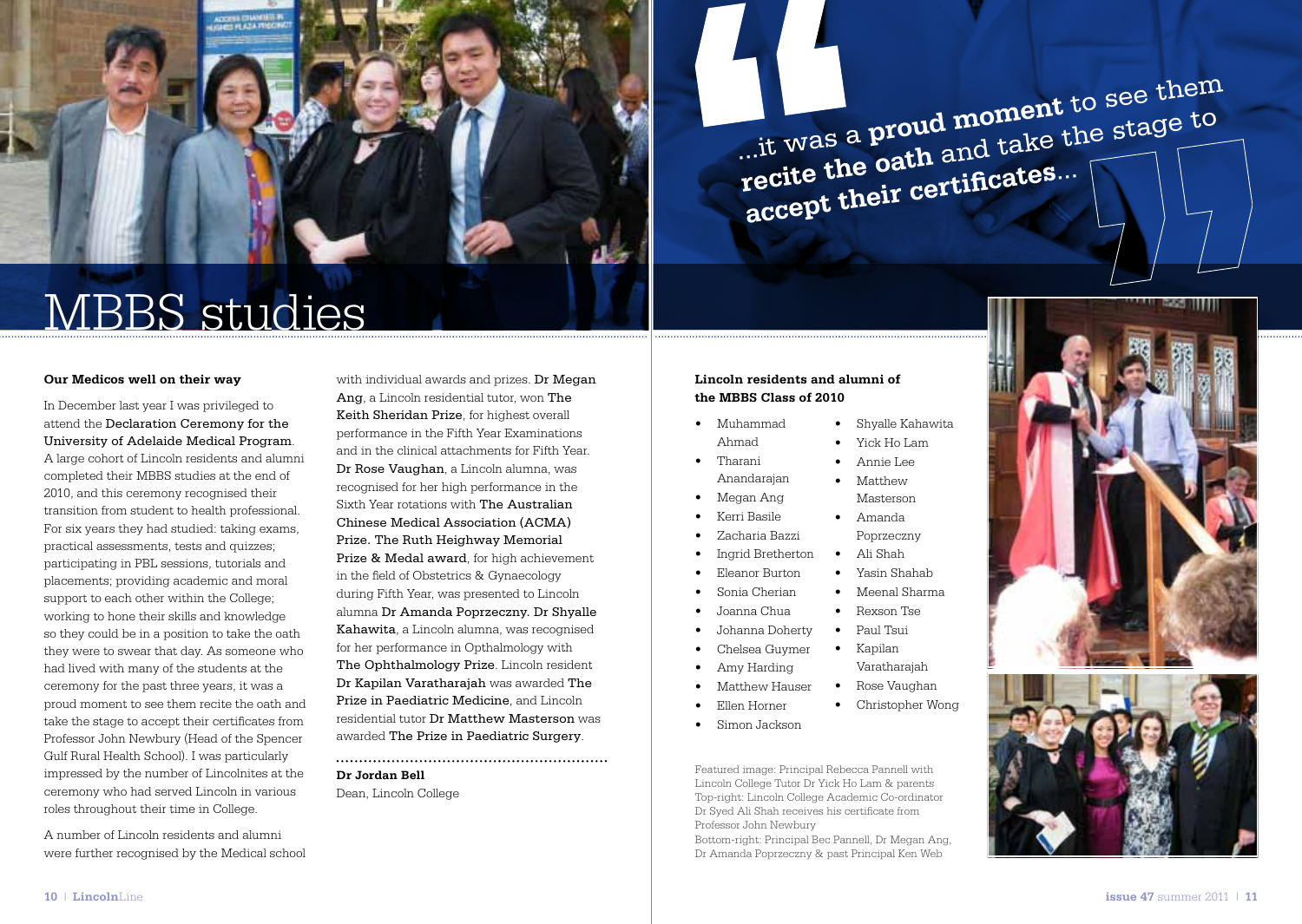## marathon of learning

Sometimes I'm amazed at the thought that I've already been at Lincoln College for three months. When I take a mental survey of the time that's just been, let the carousel of recent experiences whirl through my mind - the rigour and fun of tutor training (where nobody required more training than me!), the chaotic joy of O-Week, the rollercoaster of thrills and spills I've ridden with our new students as they transition to university - I am convinced that everything I've experienced must have happened yesterday, or the day before at most.

On the other hand Lincoln already feels like, and has become, my home. This, I think, is a reflection of and a testament to the community that exists here, a community strong and fluid enough to maintain its traditions, values and warmly nurturing nature no matter how large a new cohort of freshers (including a fresher Assistant Dean!) it has to absorb.

I am invigorated and excited by the role I have been given of shaping an academic program to meet the diverse needs of this wonderfully diverse group of students. I am grateful beyond words for our Academic Coordinator Benlee Yap and team of Academic Tutors. A large

number of them, like me, are new to the role of being an Academic Tutor, and this has made their accomplishments and successes to date all the more remarkable. They have all embraced the challenge of acting as academic mentors and guides to their fellow students, and have made the transition from student to tutor with grace and great good will. Many good things and a few minor miracles (such as encouraging students to postpone pub night in favour of a maths drop-in clinic!) have already been accomplished and I am very excited about what the year ahead with reveal.

We are all aware that catering for the academic needs of our cohort will provide great challenges. My tutors all have in their 'groups' students who are studying in quite different areas from them, something I believe even seasoned academics would find challenging. Maintaining an ethos and a culture of academic discipline and achievement will be an exercise best treated as a marathon rather than a sprint; it will require our attention and diligence throughout the year. But we feel greatly supported by each other and by the community that surrounds us, a community that includes not just the staff and fellow leadership groups at college but by the community of Alumni which has established the proud academic tradition of Lincoln. It is a tradition that permeates the walls and the fibres of this place and that continues to make its impression and mark on even the newest, and the 'freshest', of its community, including myself.

...we feel **greatly supported** by

that surrounds us...

each other and by the community

**Dr Stephanie Hester** Assistant Dean

#### Congratulations to resident Ravi Kamisetty for being awarded the UofA "Australian Society of Orthodontics Prize;" awarded to the fourth year student in recognition of them having attained the highest standard in Orthodontics in the Fourth Annual Examination.

Congratulations to Fresher Ben Agnew for receiving an award for achievement in maths and engineering. Ben received a Playford Regional Scholarship of \$4000 to contribute towards his education in Adelaide. The Hon Jack Snelling presented Ben's award and presentations from current and previous Playford Scholars concluded the night.

Featured image: The 2011 A-Team (Academic Tutors)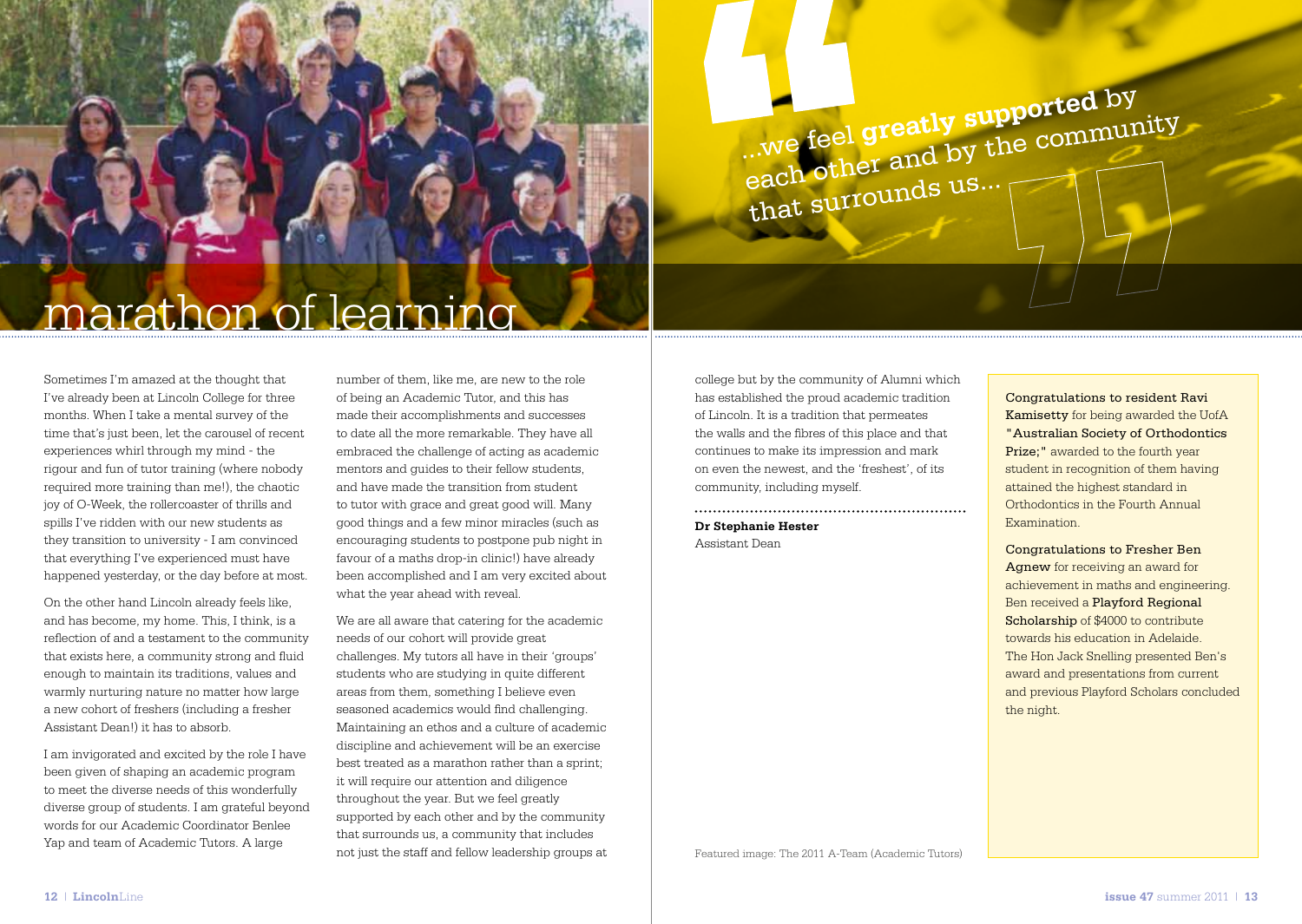



### philanthropists

#### **Lincoln College Residents Turn Philanthropists**

The year has only just begun and already Lincoln Residents have demonstrated a generosity of spirit and a great willingness to help those less fortunate. Now in its third year The Lincoln College Charities Committee is and is set to reach new heights with over 40 residents signed up.

In early March, led by College Club President Tom Caldow, Lincoln turned its focus towards helping our Queensland sister College International House through the devastation following the floods. The Club held a fundraising dinner incorporating Lincoln's very own version of 'Ladette to Lady' with 'Scrubber to Squire' for the gents. This event raised almost \$2000. This will help International House repair their college, replace furniture and help students replace their destroyed belongings.

The Committee kicked off the year with a Pancake breakfast raising \$112.60 for Uniting Care. A Lincoln busking group highlighting Lincolnites' immense musical talents will soon be launched; they'll be raising money for various charities and organisations like the

Fred Hollows Foundation. In August we will be holding a Girl's Night In to raise money for Breast Cancer Awareness and Research.

A new project we're proud to be involved with is the packing of Zonta Birthing Kits to help women who give birth in unfavourable conditions. In just a few short hours we packed 600 kits destined for Kabul, Afghanistan.

During first term we tapped into our creative sides and had knitting afternoons, hosted by Principal Bec Pannell, to create knitted squares destined for Africa to be made into blankets for those in need. The choir and a number of our musically talented residents performed as part of the event for those affected by the recent earthquake, tsunami and nuclear reactor explosion in Japan.

Once again we will be running a Lincoln Blood Drive and each student who donates will earn points towards the inter-building Cup called Lincoln Legends. Some residents will also be getting involved in the 40 Hour Famine, Live Below The Line, Shave For A Cure and Movember. We also plan to hold Christmas in July and encourage residents to donate presents that will be given to the Salvation Army.

The compassionate and caring nature of the Lincoln College residents has shone through in all their fundraising efforts. It is truly inspiring to see so many young people with such enthusiasm and passion for helping those less fortunate than themselves.

You can now follow the Lincoln College Charities Committee on Facebook. If you have any questions or ideas or if you would like to donate money to any of our fundraisers please contact me via email: elizabeth.c.allen@student.adelaide.edu.au. Thank you for your encouragement.

#### **Liz Allen**

Lincoln College staff contributed to our greater community by taking part in Uniting Care Wesley's 2010 Christmas Hamper Program at the Entertainment Centre in Adelaide. We distributed presents for children and much needed food for families. Congratulations to the UCW Bowden Christmas Programs staff and volunteers for a job well done!

On Sunday 27th March, residents of Lincoln College held a memorial and fundraiser for the victims of the recent Japanese earthquakes and tsunami, organised by the College Club International Representative, Aaron Soh. Performances by the Lincoln College Choir, Stephanie Farquharson, Tom Guscott, Alex Tang, Jordan Bell, Zoe Stone and Ayesha Sofia Mohd Faiz gathered the 150 assembled residents into a reflective mood.

The Principal led the residents in a candlelighting ceremony, including a moving reading of haiku about the tsunami, and ending with a prayer and a moment of silent reflection. Donations were collected throughout the evening, and a total of \$380 was raised for the Red Cross relief efforts in Japan. Our thoughts and prayers are with residents and alumni with family and friends who have been affected by the recent natural disasters in Japan, New Zealand, and Myanmar.

Image - top left: Residents packing Zonta Birthing Kits destined for Afghanistan Image - top right: Lincoln Office Manager Marilyn Palmer-Firth at UC Bowden Christmas Hamper Program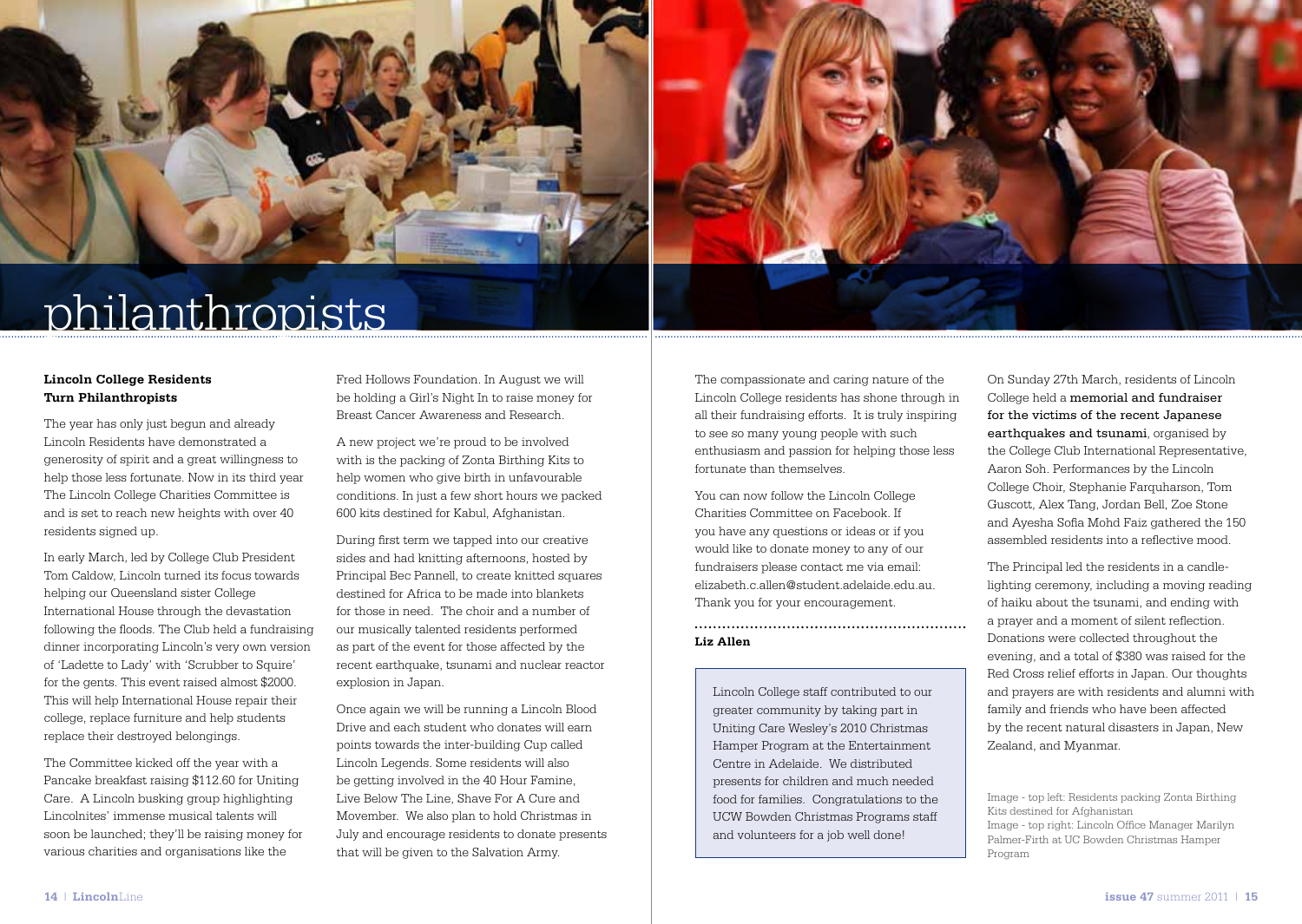#### Show off your new threads at the Lincoln College Alumni Dinner Saturday 28th May 2011.

7 p.m. for 7.30 (university 45pm for the Alumni Assoc Inc. ASM) The Lion (Jerningham Room), 151 Melbourne Street, North Adelaide \$80 members and partners \$90 non-mambers Sparkling wine on arrival. Seats limited - BOOK EARLY!

Suest speaker Tim Harcourt (Alumnus 1983-86), Chief Economist at Australia Lincoln College Distinguished Alumni award to be conferred on the night to renowned pertrait artist Robert Hannaford (Alumnus 1962-64) \*RSVP deadline Friday 20th May

## LCAA and you

We're approaching that time of year again – the annual Alumni Dinner which is by far the highlight of the alumni calendar for the year. After the buzz of having last year's dinner back at College, we're keeping things close to home with this year's dinner at The Lion Hotel in North Adelaide. I have many fond memories of The Lion Hotel from my Lincoln days and was there on the last night before they demolished the back room. We have a maximum limit for this popular venue so get in quick!

There is a short AGM coming up just before the start of the alumni dinner. If you are interested in being on the committee or know somebody who is, please send your nomination to our Secretary, Jane Bekesi. Nominations will also be taken on the night. We'd love to have some of the earlier alumni involved to assist with reunion and event planning.

The Alumni Family Picnic Brunch at the end of last year saw a few new faces come along. The children loved the teapot biscuits and colouring activities! Lots of recent leavers came back for the BBQ at the start of this year and welcomed the new residents. There were also a few 'oldies' in attendance to keep the bar in order and catch up on old times. With about 120

new students at College this year, the Freshers outnumbered the second and third years by a long shot. Without the bad influence, they appeared to be much tamer than I remember! Although, it's early days yet!

The Alumni Cricket in February saw rivalry on the field, but an organising team effort between the College Club and Alumni Committee made for a great afternoon. The good news is that the Old Colls prevailed on the pitch! No doubt the Club will be looking for revenge at the next show down which is the Old Colls Footy coming up on the 15th of May. Let us know if you want to play by contacting Ria Damp.

The Committee is still reviewing the event calendar and looking to add some smaller events for different year and interest groups. We welcome event ideas to bring small and large groups together. Please contact Jane Bekesi via the College with suggestions or track us down at the next event.

I hope you all enjoy the rest of the year and I look forward to catching up with some of you at the Alumni Dinner on May 28th!

**Carly Cannon (Alumna 94-96)**

President of Lincoln College Alumni Assoc. Inc.

| │ YES, I wish to attend the 2011 Lincoln College Annual Alumni Dinner                  |  |         |  |  |  |  |
|----------------------------------------------------------------------------------------|--|---------|--|--|--|--|
|                                                                                        |  |         |  |  |  |  |
|                                                                                        |  |         |  |  |  |  |
|                                                                                        |  |         |  |  |  |  |
|                                                                                        |  |         |  |  |  |  |
| I / We enclose a cheque made payable to Lincoln College Alumni Association Inc. for \$ |  |         |  |  |  |  |
| Please debit my: [   Visa   Mastercard                                                 |  |         |  |  |  |  |
|                                                                                        |  | Expiry: |  |  |  |  |
|                                                                                        |  |         |  |  |  |  |
|                                                                                        |  |         |  |  |  |  |
|                                                                                        |  |         |  |  |  |  |
|                                                                                        |  |         |  |  |  |  |
|                                                                                        |  |         |  |  |  |  |
|                                                                                        |  |         |  |  |  |  |
| $\Box$ I am interested in organising a table from my era.                              |  |         |  |  |  |  |

**Please return to Lincoln College by Friday 20 May** | 45 Brougham Place, North Adelaide SA 5006 AUSTRALIA | Tel +61 8 8290 6000 | E admin@lincoln.edu.au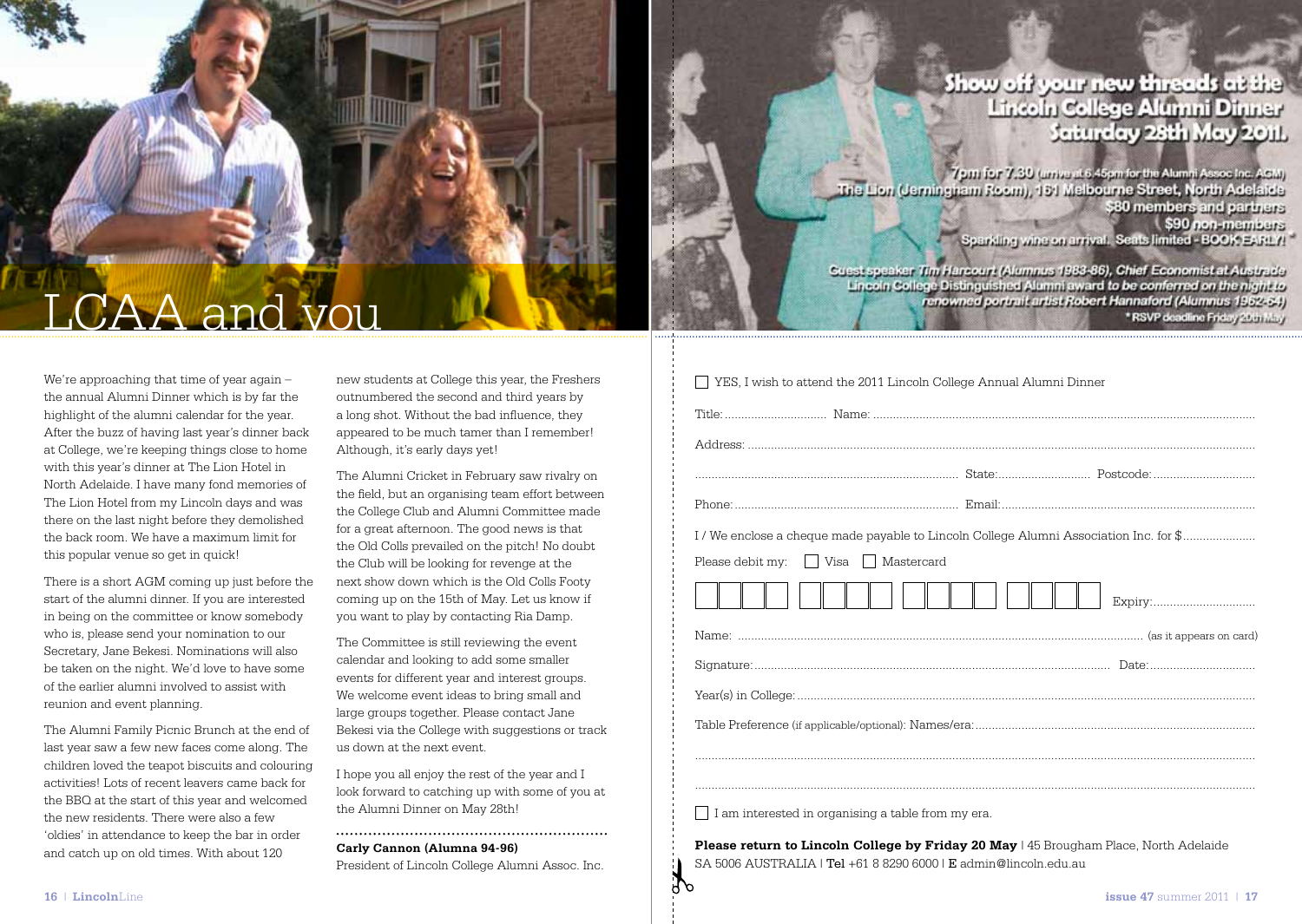

### e are they now?

#### **Graham Jackson (alumnus 1972-1973) and Anne Jackson (nee Daniell, alumna 1973), married 1975**

I write this from the UK, which is home to our 4 kids and our 3 grandchildren, and where we've lived for the last 20 years.

That journey started in Adelaide then followed moves with AMP Society to Sydney, Auckland and then Stamford, Lincolnshire (working with Pearl Assurance) where we now live. I qualified as an Actuary in 1983, and now work for IBM, based in London as a Management Consultant. Anne is Manager of a Physiotherapy Practice based in our local village.

In 1973 I had come back to Lincoln before the academic year started and Anne had arrived early to start her practical teaching. I remember Tony Moore welcoming Anne and her father to the KMB with earnest assurances she would be looked after. This was new territory for Lincoln as it was the start of co-ed, so it was all a bit uncertain. Anne was one of the first female residents, and was soon appointed Morals Officer to ensure a smooth transition.

Our social group often rewarded itself for our evening study periods with a quick flit to the

Viking Bar where you could get a beer and a hock, lime & lemon for 60 cents. Every so often we pushed the boat out for a quick trip to the Parade in the 'Flying Grandstand' (Hillman Minx owned by that thorough gentleman, and premiership winning Norwood footballer, Greg Rix) for a pie floater. Our pleasures were simple!

The VW Beetle seemed to be standard fare, although Ian (Spog) McDermott's big grey Citroen (which would not have been out of place in the war movies of the day), seem to occupy a large part of the carpark.

The year passed quickly with the round of College Balls (Anne reminded me I was Sports Secretary at the time), the weekly game of hockey for the Lincoln team, too much time in the Snooker Room next to the Common Room, and even the occasional bit of study.

Collectively, we knocked around with a wide range of people; Alan Price, John Leske, Kym Miller, Grant Burge, Greg Rix, to name a few.

And just as we gained so much from out time at Lincoln, so have we seen that in the lives of our children who have similarly benefited much from living in 'halls'.

### merchandise



#### Name: ..............................................................................................................................................................

Address: ........................................................................................................ Postcode:..............................

Phone:.................................................................... Email:.............................................................................

| ul: |  |  |  |  |  |  |  |
|-----|--|--|--|--|--|--|--|
|     |  |  |  |  |  |  |  |
|     |  |  |  |  |  |  |  |

| <b>QTY</b>                                                     | Item / Description     |                                                    | Size | Price                                 | Total |
|----------------------------------------------------------------|------------------------|----------------------------------------------------|------|---------------------------------------|-------|
|                                                                | Polo Shirt (XS - XXL)  |                                                    |      | \$75.00                               |       |
|                                                                | Rugby Shirt (XS - XXL) |                                                    |      | \$125.00                              |       |
|                                                                | Tie                    |                                                    | N/A  | \$40.00                               |       |
|                                                                | Umbrella               |                                                    | N/A  | \$25.00                               |       |
|                                                                | Stubbie Holder         |                                                    |      | \$8.50                                |       |
|                                                                | Mug                    |                                                    | N/A  | \$10.00                               |       |
|                                                                |                        | A History of Lincoln College                       | N/A  | \$20.00                               |       |
|                                                                |                        | Greeting Cards - 5 pack mixed                      | N/A  | \$7.50                                |       |
|                                                                |                        | Greeting Cards - 10 pack mixed                     | N/A  | \$12.50                               |       |
|                                                                |                        |                                                    |      | Sub Total                             |       |
| International postage<br>costs to be advised<br>on application |                        |                                                    |      | Orders up to \$15.00 - \$6.50 postage |       |
|                                                                |                        | Orders between \$15.05 & \$50.00 - \$12.00 postage |      |                                       |       |
|                                                                |                        |                                                    |      | Orders over \$50.00 - \$17.50 postage |       |
|                                                                |                        |                                                    |      | <b>TOTAL</b>                          |       |
| Payment method: □ Cheque □ Money Order □ Visa □<br>Mastercard  |                        |                                                    |      |                                       |       |
| Expiry:                                                        |                        |                                                    |      |                                       |       |
|                                                                |                        |                                                    |      |                                       |       |
|                                                                |                        |                                                    |      |                                       |       |



*Canterbury International (Australia) Pty Ltd ensures that all apparels produced by external contractors, are manufactured under safe, just and healthy conditions and, at a minimum, in accordance with the local labour laws and standards of the "International Labour Organization" (ILO), whichever is higher.*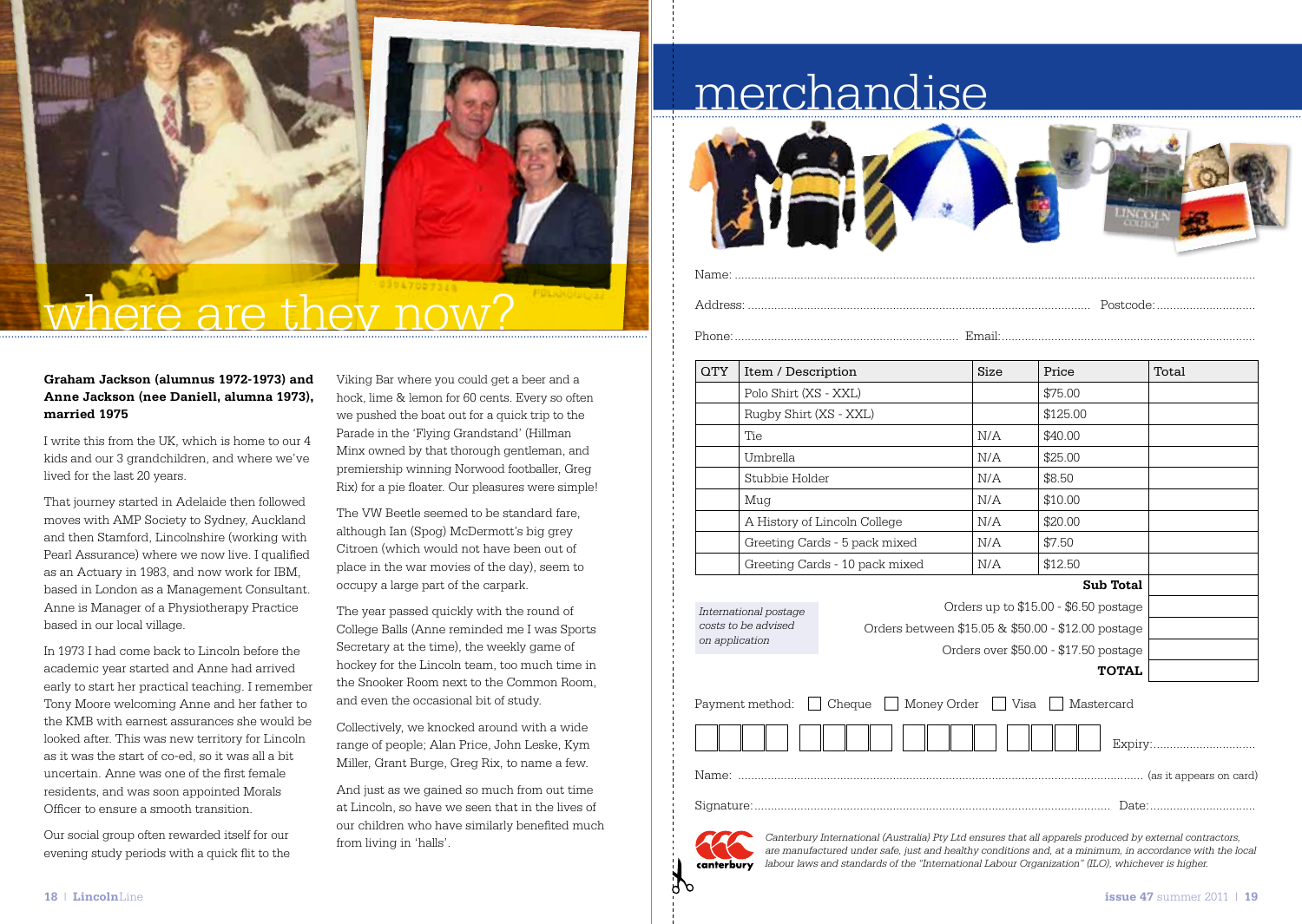

## winding roads

When alumnus Dr Andrew Perry came to speak to Lincoln Medical and Dentistry students in March there were a couple concepts that stood out: it's not necessarily a straight road (it doesn't have to be), and it's OK to use your Lincoln community for support.

Andrew is currently working at the Women's and Children's hospital in Adelaide, but has experienced a wide range of medical environments, be it in the jungles of PNG or an STD clinic in the suburbs of Adelaide. Emergency medicine has been where he has spent most of his time recently, but admits that it is not necessarily where he'll stay. The future holds much choice and opportunity.

Some residents who attended the Industry Dinner at which Andrew spoke were a bit surprised, but appreciative, of the realities that were expressed: you won't always get it right, you might drop the ball, and not all of you will necessarily graduate from this degree. Andrew is right. Life continues to happen when you're studying, and sometimes despite what you set out to accomplish something will come along that might make you change your direction. Planning is of course part of every venture, and planning to meet challenges is imperative. Having friends to help you along

the way is equally important, be it for pleasure or professional pursuits.

Lincoln alumni have demonstrated time and time again that the support network they come to depend on in College shapes their approach to industry networks and relationships in their professional life; many have indeed mentored each other along in their lives and careers, years after leaving Lincoln.

Spending some time with past and present Lincolnites is more than just telling some funny stories and relaying clever anecdotes; it seems to recharge the realisation that through sharing with each other for each other's benefit, everyone is a whole lot better off.

**Ramona Dalton** Development Director

We thank community members like Dr Andrew Perry for keeping in touch with the College and for sharing his experiences with the residents. If you would like to be involved in an industry event or special talk we invite you to contact the College for more information.

Featured image: Mihir Bakshi, Dr Andrew Perry, Konrad Lemke & Saranya Talluri

### vale



#### **Wilbur Harvey** (1933-2010; Alumnus 1953-54)

The Lincoln College Community extends sympathies to the friends and family of Wilbur Harvey.

He had been in touch with the College over the years, dropping in whenever he was in town and attending important events. He will be missed.



**Gordon Baron Hay** (16 June 1935 – 26 January 2011; Alumnus 1954-57)

Sad to report but happy to remember Gordon Baron Hay, one of Lincoln College's noble

sons, born in Perth June 16th 1935 and died Australia Day January 26 2011. Aged 75 years.

He was educated at Wesley College, Perth where he was a champion sprinter and Aussie Rules footballer.

He arrived at Lincoln College in 1954 to commence 2nd year Medicine, there being no Medical School in Perth at that time. After 4 years at Lincoln he had completed 5th year Medicine and since WA had opened a Medical School he returned to Perth for his final year.

Baron, as he was affectionately known was very popular at Lincoln because of his very friendly, full of fun nature and quickly became renowned for his unique brand of laughter  $-$  a joyous exuberant outburst easily evoked and which was infectious. When Baron laughed, everybody laughed. He was responsible for introducing quite a number of Lincoln men to the world of ballet which he also loved. When a few chaps seemed a little diffident at first about ballet, he admonished them once, famously

saying "you guys ain't got no culture" – and they succumbed.

He was an outstanding sportsman, excelling as a sprinter but especially making a name for himself on the rugby pitch. He was a prolific try scorer playing on the wing for Uni of Adelaide (and once a year for Lincoln) and also played for the South Australian state team and again for WA when he later returned to Perth. His speed and high stepping gait in which his knees almost reached shoulder height made him very difficult to tackle. After graduation Baron specialised in surgery and became an outstanding paediatric surgeon, serving the children of WA and their families during a career at Princess Margaret Hospital which stretched for 30 years and during this time seemed to chair at times every medical or surgical board there was.

He always had time for sport. He was an expert competitive sailor for 40 years, played regular tennis, even hockey into his 50s (after cessation of rugby) and lastly golf.

Baron married Patricia Crowe (whom he first met when they were students, she being a resident of St Anne's College) 2 years after his graduation. They produced 2 daughters and 2 sons – one daughter followed her father into the medical profession and they had 10 grandchildren. Baron developed an ocular melanoma in 2008 and had the eye removed but continued to live life to the full despite steady deterioration.

All the Lincoln men from 1954-1957 will have very happy memories of Baron. He was the complete man – an aesthete, a scholar, a sportsman and above all he was a gentleman.

#### **Harry Hansen-Knarhoi**

Lincoln College Alumnus 1952-1956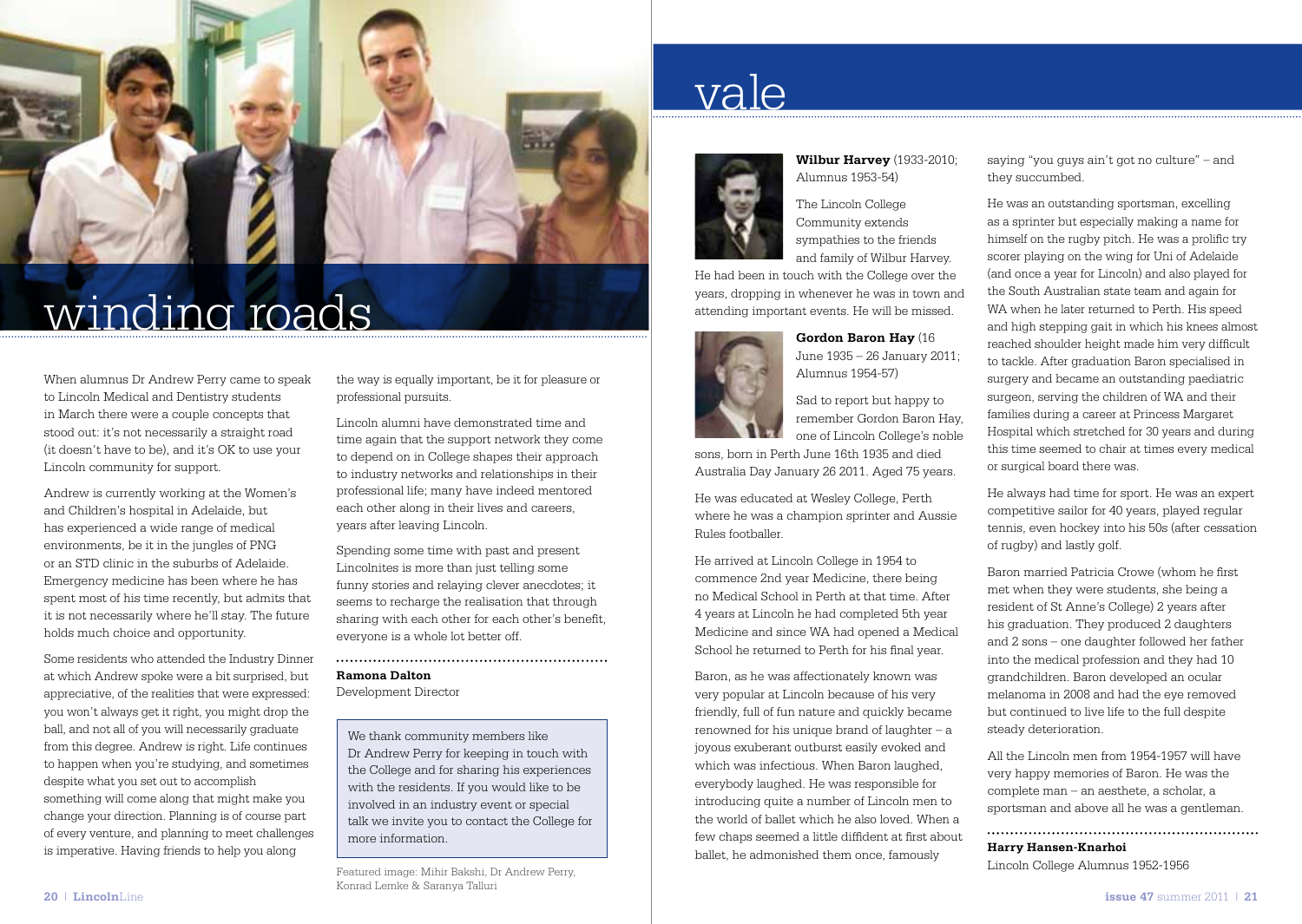

#### **Part Six**

In the fifties car rallies were very popular in Australia, including the very tough Redex Round Australia Trial, so Lincoln held its own car rally each year on the back roads through the Adelaide Hills. All residents were encouraged to participate, driving whatever form of transport they might possess, each clad in the undergraduate gown. Contestants received a form giving geographical clues to assist navigation and check-points had to be found to prevent short-cuts. The individual conveyances comprised a varied assortment of cars, motor-bikes and scooters. The finishing point was the Belair National Park, where a barbeque was held.

I remember two dishevelled Asian students tottering into the finishing post, covered in brambles, dirt and blood, on a battered motor scooter, having left a mountainous bend at high speed, coming down in blackberry bushes well below the Road. Somehow they extricated themselves and eventually made a good recovery with the help of band-aids, sausages and beer.

A motley group of vehicles and bikes was parked on the gravel behind the original Annexe building (now known as Abraham House), where there were two old sheds and not much else, except two exhausted semiautomatic washing machines where we washed our clothes. Peter Lord owned a tiny English Jowett Bradford utility, which sported an unusual one or two-stroke engine which when fired up made a curious coughing sound. Being an engineering student, he loved it for its innovation and appearance. I owned a 1934 Chev.Coupe, which could out-run the Holdens of the day, but which had mechanical brakes, resulting in some hair-raising experiences.

During the fifties, Renmark and all the Riverland towns suffered severe floods, and some university faculties formed groups of students to help with sand bags, blocked drains and generally. I joined other law students, and we worked hard in the mud for about a week. We slept in sleeping bags in a church hall with very basic facilities. Many of the houses and roads were under water. To make things worse there was an outbreak of gastro-enteritis, and some of us had to return in cars instead of

| <b>PAITH ALLITERATIVE</b><br><b>HETCHY FLLTING</b>                                                                                                                                                                                                                                                                                                                                                                                                                                                                                                                                                                                                                                                                                                                                                                                                                                                                                                     | at was                                                                                                                                                                                                                                                                                                                                                                                                                                                                          |                                                                                                                                                                                                                                                                                                                                                                                         |
|--------------------------------------------------------------------------------------------------------------------------------------------------------------------------------------------------------------------------------------------------------------------------------------------------------------------------------------------------------------------------------------------------------------------------------------------------------------------------------------------------------------------------------------------------------------------------------------------------------------------------------------------------------------------------------------------------------------------------------------------------------------------------------------------------------------------------------------------------------------------------------------------------------------------------------------------------------|---------------------------------------------------------------------------------------------------------------------------------------------------------------------------------------------------------------------------------------------------------------------------------------------------------------------------------------------------------------------------------------------------------------------------------------------------------------------------------|-----------------------------------------------------------------------------------------------------------------------------------------------------------------------------------------------------------------------------------------------------------------------------------------------------------------------------------------------------------------------------------------|
| <b><i><u>Speciality</u></i></b><br>-<br>from university students to pioneers, building our<br>future in our past<br><b>CONTRACTOR</b><br><b><i>LENTS TITULE</i></b><br>And climate Mounty remains fold buildings.<br>also "be hards, it at entral dask and auction."<br>backet to be distinctly servicely (shake<br>living his severe is dancer with a 1<br>prophets for uptainting partners have causing<br>lead by a cold deposits. A copy departy at \$14.40 KHz.<br>motives and his motive moderar, free will as<br>there as a time strike skilled in factor.<br>auseus Georgi Internet<br>0000<br>Wints and schore!<br>Straigh 21 May an Fraing 27 May 3 and 1 8 Mail-<br>Install Europe, M Brinaliset Stad, Brett<br>Antiquity.<br><b>General</b><br><b>Bureau Dates</b><br>4-real state week<br><b>A crock backer</b><br>Market Roman, 1988.<br>4.10 110 110<br>A discussion can be<br>61<br><b>Heats Mix Josem</b><br><b>Shake and Control</b> | <b><i><u>Stadient Comment</u></i></b><br><b><i><u>Standard Contract Contract Contract Contract Contract Contract Contract Contract Contract Contract Contract Contract Contract Contract Contract Contract Contract Contract Contract Contract Contract Contract Contract Con</u></i></b><br>de decidings de copado à crisias chech en de<br>dest 1400s bit-Through Alling-<br><b><i><u>STARTS</u></i></b><br><b><i><u>SALLAWAY THE</u></i></b><br><b>CONTRACTOR CONTRACTOR</b> | <b>MARINEZ</b><br>The property of<br><b>State Corp.</b><br><b>By Little August 41-44</b><br>access through<br><b>Ball &amp; Gr. Salters</b><br>May to the Contract Aver<br><br><b>OTHER DISTRITS OF TH</b><br><b>MAIN COLLECTION</b><br><b>Bank on the Corp.</b><br>$\frac{1}{2} \left( \frac{1}{2} \right) \left( \frac{1}{2} \right) \left( \frac{1}{2} \right)$<br>14.41311.4<br>--- |
| s a<br><b>Roding Street Time root by small</b><br><b>Distances</b><br><b>Charles</b>                                                                                                                                                                                                                                                                                                                                                                                                                                                                                                                                                                                                                                                                                                                                                                                                                                                                   |                                                                                                                                                                                                                                                                                                                                                                                                                                                                                 | an mast fire on El Li Mi                                                                                                                                                                                                                                                                                                                                                                |

## history week at lincoln

Lincoln College is taking part in the SA History Festival. Take a tour of College to get a little lesson about our heritage and buildings. Tours run from Sunday 22 May to Friday 27 May, 9.00am – 4.30pm. Contact the College office or go to the SA History Festival web site for more information **www.abouttime.sa.gov.au** 

buses, including me. Our law school Professor Richard Blackburn drove me home to Lincoln, and it was a rare opportunity for me to get to know the much-feared Professor, whose famous father Lieutenant Arthur Blackburn had won the Victoria Cross for heroism in the Great War. The Prof turned out to be a kindly gentleman who controlled an excellent law school with very high standards.

The College Club decided to invite after-dinner speakers to address us in our common room, one of whom was the famous Admiral "Bull" Halsey, who although elderly, was visiting Australia at the time. He appeared at Lincoln with his minders, in full American Admiral's uniform, complete with ribbons, medals and cap. It was exciting to see an officer who had worked closely with General McArthur in the terrible battles of Guadalcanal and Midway Island, which turned the tide in the 1942 Pacific War. The Admiral appears in photographs of the surrender ceremony on the battleship 'Missouri".

Another invitee was Louis Armstrong who, with his "All Stars" was playing his beautiful trad jazz band at the Wayville Hall. He was unable to attend, but sent us a signed apology which we framed, and which might still be in the College archives.

While I was at Lincoln I was fortunate to meet one of Adelaide's "greats" – Kym Bonython, an ex-bomber pilot, racing car and racing boat driver and jazz promoter. In his younger days he brought many famous American jazz artists including Gene Krupa, Vic Dickenson, Dave Brubeck, Duke Ellington and Winifred Atwell to Adelaide, entertained some of them at his Tennyson home on the beach, and made them feel very much at home in our city. His book "Ladies Legs and Lemonade" generously illustrated with photos is available at libraries.

**Tony Wallace**

Alumnus 1954-60, Law